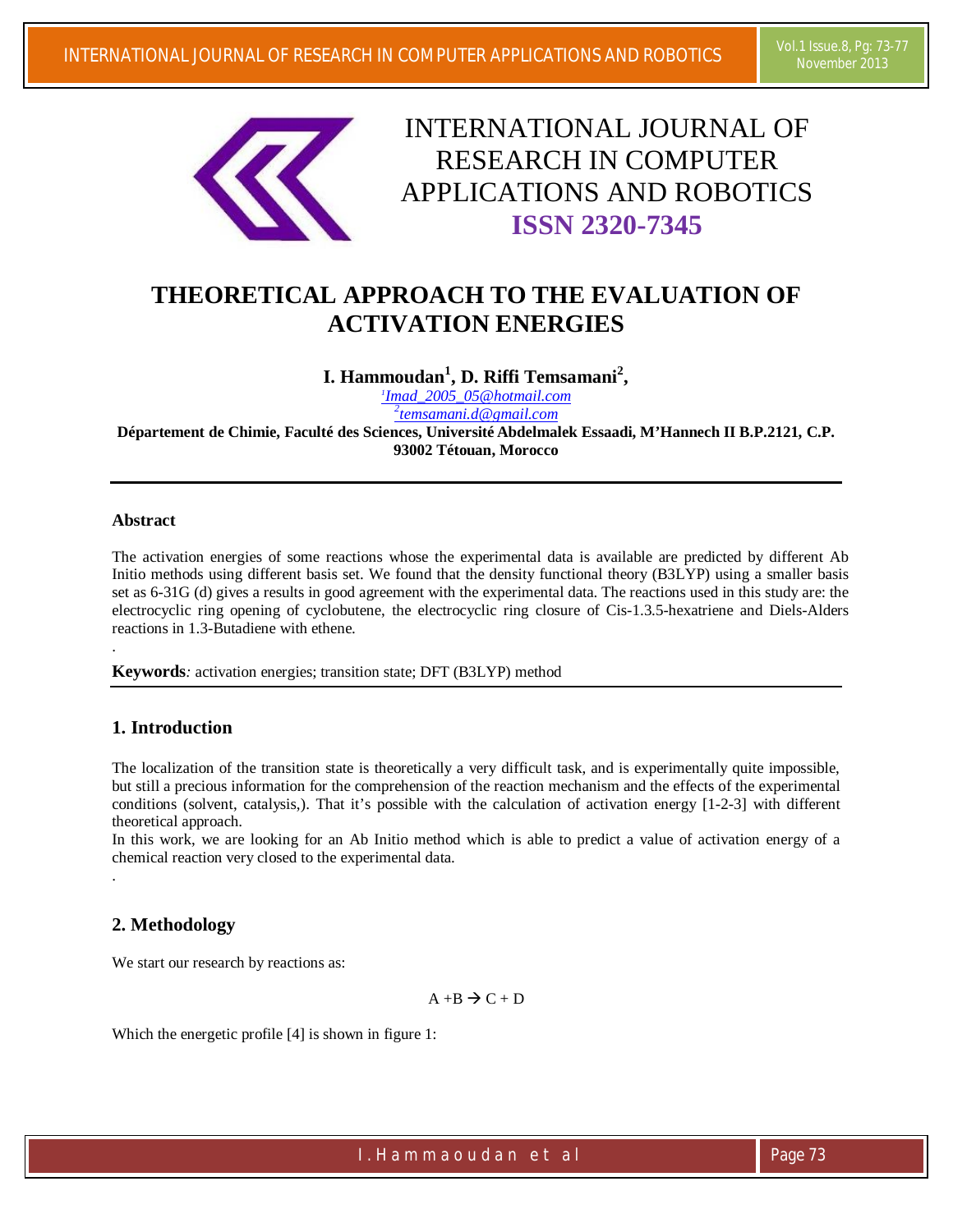

**Figure 1:** Energetic profile of global reactions

 The activation energy is the different between the energy of TS (transition state) and the energy of the reactants. We calculated the total energies of the equilibrium structures of reactants at Hartree-Fock [5] and DFT [6-7-8] methods by using 3-21G, 6-31G(d), 6-311G(2d,2p), 6-311G(2df,p) and 6-311G(3df,2p) basis set. The localizations of TS was obtained by using the formalism of TS[2-3], QST1[9] and QST2 [10] implemented in Gaussian 09 program [11] and it confirmed by the presence of one imaginary frequency in the Hessian matrices [12]. The energies corresponding to this state was determinate with the same methodology cited previously.

 The energies summarized in the tables in this present work were adjusted at 298.15 K temperature, with adding the ZPE values and the thermal corrections.

## **3. Result and Discussions**

We will study the chemical processes which we have the experimental value of the activation energy in order to compare it with the theoretical values. To this end, we will discuss the electrocyclic ring opening of cyclobutene, then the electrocyclic ring closure of Cis-1.3.5-hexatriene, at the end we discuss Diels-Alders reactions in 1.3- Butadiene with ethene.

#### *A-Electrocyclic ring opening of cyclobutene:*



The energies of the reactant and the transition state obtained following the methodology specified above are given in Table 1.

| <b>Method</b>                       | <b>Reactant Energy</b> |               | <b>Activation Energy E<sub>a</sub></b> |  |
|-------------------------------------|------------------------|---------------|----------------------------------------|--|
|                                     | (in u.a)               | (in u. a.)    | (in Kcal/mole)                         |  |
| HF/3-21G                            | -153.840991            | -153,779713   | 38,45                                  |  |
| HF/6-31G(d)                         | -154,854272            | -154,728139   | 79,15                                  |  |
| $HF/6-311++G(2d,2p)$                | -154.758179            | -154,693228   | 40,75                                  |  |
| $HF/6-311++G(2df,p)$<br>-154,758696 |                        | $-154,694193$ | 40,47                                  |  |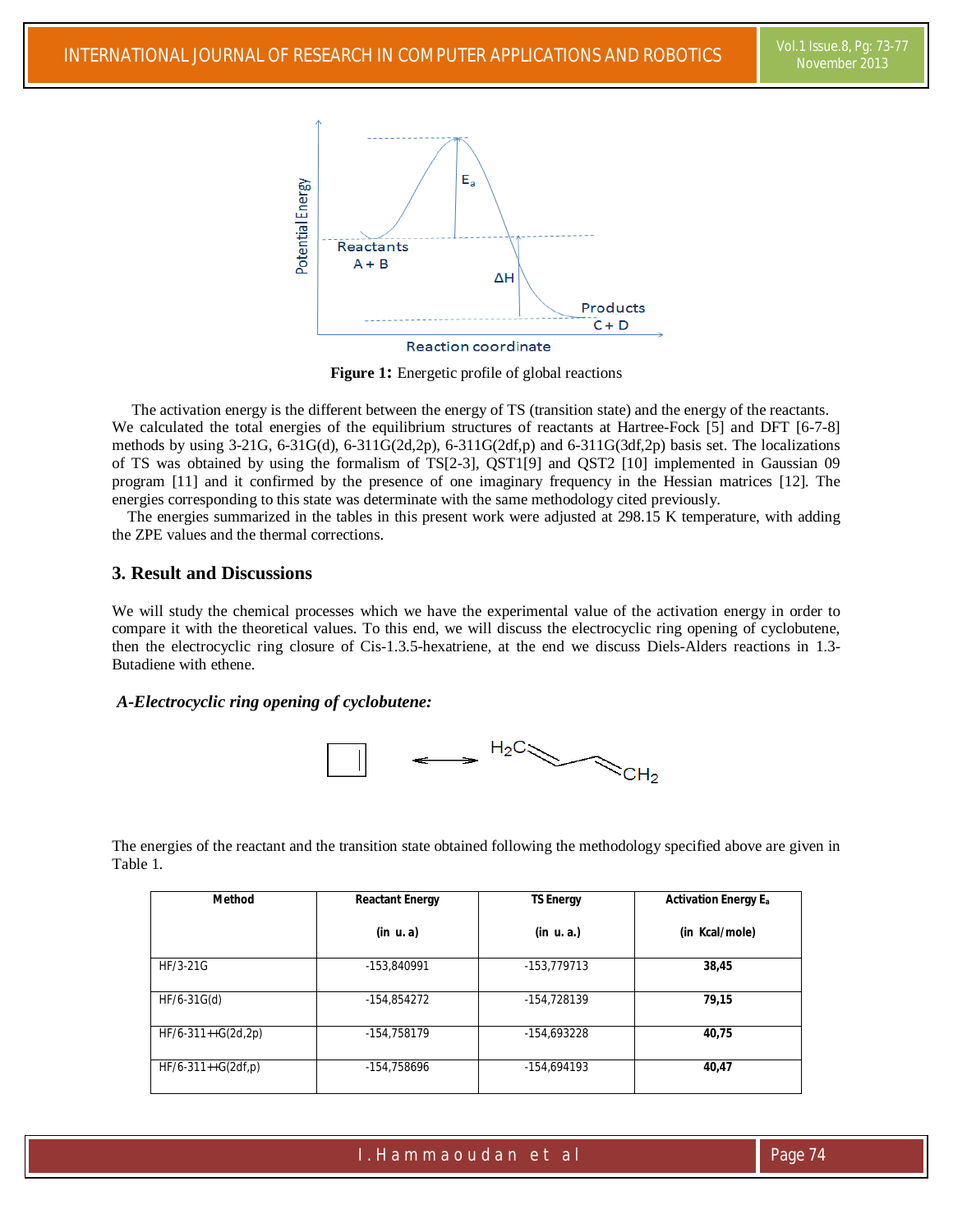| $HF/6-311++G(3df,2p)$                 | -154,763265 | -154.697942 | 40.99 |
|---------------------------------------|-------------|-------------|-------|
| B3LYP/3-21G                           | -154.938888 | -154.891731 | 29.59 |
| B3LYP /6-31G(d)                       | -155,795579 | -155,744347 | 32,14 |
| B3LYP /6-311++G(2d,2p)                | -155.847431 | -155.800068 | 29,72 |
| B3LYP /6-311++G(2df,p)<br>-155.848555 |             | -155.801103 | 29.77 |
| B3LYP /6-311++G(3df,2p)               | -155.851697 | -155.804246 | 29.77 |
| <b>Experimental value</b>             |             |             | 32,5  |

The results of the electrocyclic ring opening of cyclobutene are summarized in table 1. It appears that the B3LYP /6- 31G (d) calculations reproduce well the experimental activation energy [13]. We note that the use of the largest bases set does not improve the theoretical value of the activation energy. The Hartree-Fook method seems less accurate, and overestimates the activation energy.

# *B-Electrocyclic ring closure of Cis-1.3.5-hexatriene:*



The results of the electrocyclic ring closure of Cis-1.3.5-hexatriene are summarized in table 2.

| <b>Method</b>                             | <b>Reactant Energy</b> | <b>TS Energy</b> | <b>Activation Energy E<sub>a</sub></b> |  |
|-------------------------------------------|------------------------|------------------|----------------------------------------|--|
|                                           | (in u.a)               | (in u. a.)       | (in Kcal/mole)                         |  |
| HF/3-21G                                  | -230,2407998           | -230,1869576     | 33,78                                  |  |
| $HF/6-31G(d)$                             | -231,5304075           | -231,4710614     | 38,16                                  |  |
| $HF/6-311++G(2d,2p)$                      | -231,6059785           | -231,5451658     | 38,41                                  |  |
| $HF/6-311++G(2df,p)$                      | -231,6090633           | -231,5478522     | 38,28                                  |  |
| $HF/6-311++G(3df,2p)$                     | $-231,6133213$         | $-231,552312$    | 37,24                                  |  |
| B3LYP/3-21G                               | $-231,858218$          | -231,8290002     | 18,33                                  |  |
| B3LYP /6-31G(d)                           | -233,1346465           | -233,103065      | 19,81                                  |  |
| B3LYP /6-311++G(2d,2p)                    | -233,2157692           | -233,1828672     | 20,64                                  |  |
| B3LYP /6-311++G(2df,p)                    | -233,218169            | -233,1856138     | 20,42                                  |  |
| B3LYP /6-311++G(3df,2p)<br>$-233,2224253$ |                        | $-233,18935$     | 20,75                                  |  |
| <b>Experimental value</b>                 |                        |                  | 29,0 [14]                              |  |

| Table 2: Energies of the reactant and the transition state of the electrocyclic ring closure of Cis-1.3.5-hexatriene |  |  |  |
|----------------------------------------------------------------------------------------------------------------------|--|--|--|
|                                                                                                                      |  |  |  |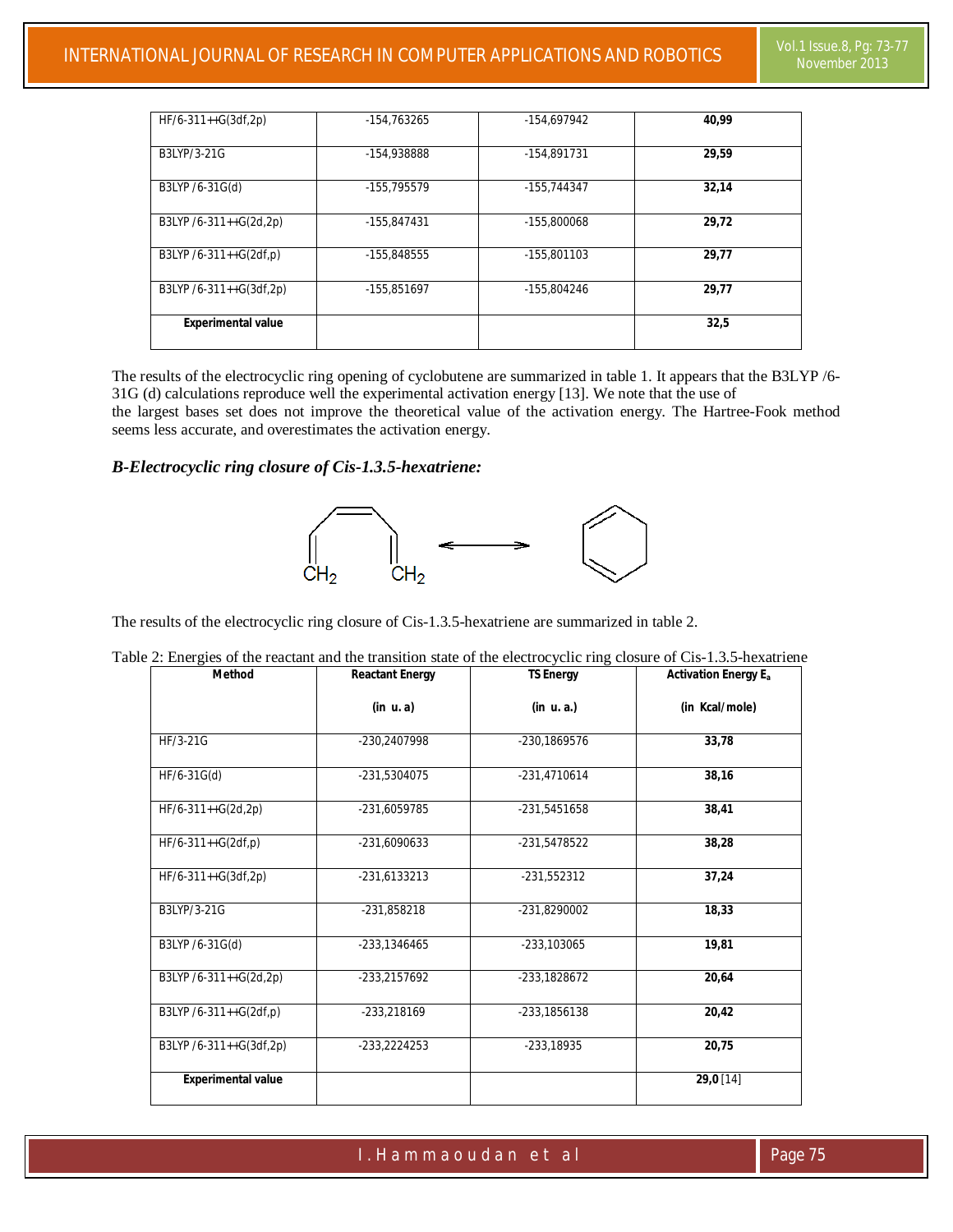We note that the activation energy values calculated by the Hartree-Fock method are larger than those of the DFT (B3LYP), and again, the size of the basis used in these calculations does not improve the results.

#### *C-Diels-Alders reactions in 1.3-Butadiene with ethane*



The energies of the reactants and the transition state obtained following the same methodology specified above are given in Table 3.

Table 3: Energies of the reactants and the transition state of the Diels-Alder reaction of 1,3-Butadiene with ethene

**Table 3**: Energies of the reactants and the transition state of the Diels-Alder reaction of 1, 3- Butadiene with ethene

| <b>Method</b>             | <b>Energy reactive</b> | Reactive energy | <b>TS Energy</b> | <b>Activation Energy E<sub>a</sub></b> |
|---------------------------|------------------------|-----------------|------------------|----------------------------------------|
|                           | Of1                    | Of 2            | (in u.a.)        | (in Kcal/mole)                         |
|                           | (in u.a)               | (in u.a)        |                  |                                        |
| HF/3-21G                  | -153,8576975           | -77,4863172     | -231,2953191     | 30,55                                  |
| $HF/6-31G(d)$             | -155,8021062           | -78,47947666    | -234,2551099     | 16,61                                  |
| HF/6-311++G(2d,2p)        | -154,7704991           | -77,94849942    | -232,6518863     | 42,11                                  |
| $HF/6-311++G(2df,p)$      | $-154,771606$          | -77,94831855    | -232,6533442     | 41,78                                  |
| $HF/6-311++G(3df,2p)$     | $-154,7748611$         | -77,95034414    | -232,6586857     | 41.74                                  |
| B3LYP/3-21G               | -154,9593441           | -78,05323649    | -232,9830871     | 19,1                                   |
| B3LYP /6-31G(d)           | -155,8114468           | -78,4804292     | -234,2543481     | 24,4                                   |
| B3LYP /6-311++G(2d,2p)    | -155,8690252           | -78,51365635    | -234,3394936     | 27,7                                   |
| B3LYP /6-311++G(2df,p)    | -155,8700585           | -78,5134610     | -234,3404212     | 27,63                                  |
| B3LYP /6-311++G(3df,2p)   | -155,8732219           | -78,51541572    | -234,3454704     | 27,68                                  |
| <b>Experimental value</b> |                        |                 |                  | 27,0                                   |

The results given by the Hartree-Fock method are overestimated while those given by the DFT method are closer to the experimental value. We also note again that the increase the base set does not improve much the activation energy value. The value gives by  $B3LYP/6-311++G(2df, p)$  level of theory are very closed to the experimental value by comparing it with other methods with a larger base, however, the activation energy given by B3LYP/6-31G (d) methodology is very acceptable for a modest cost.